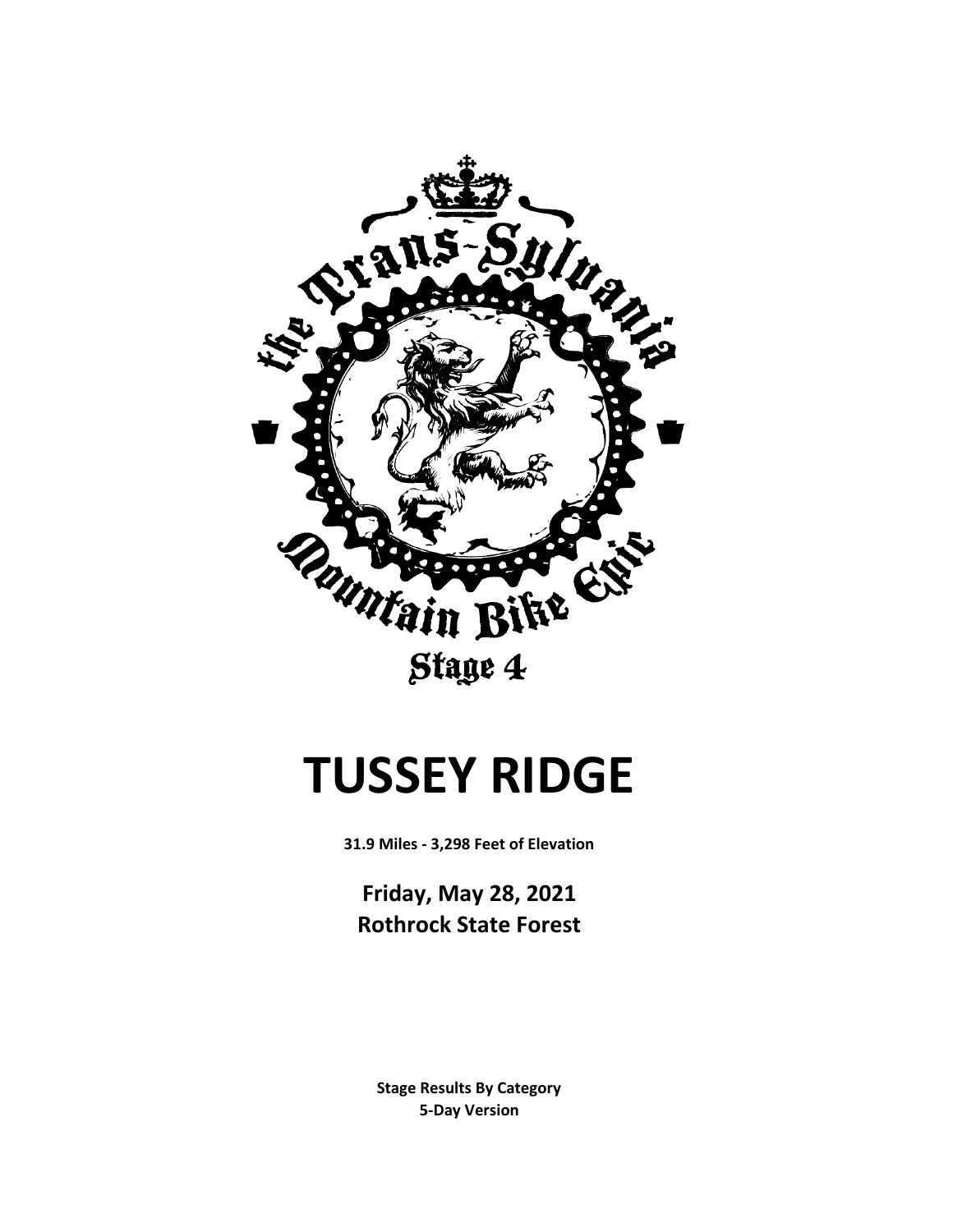## **OPEN MEN**

| <b>RANK</b>             | <b>BIB</b>     | <b>NAME</b>              | <b>TIME</b> | <b>AGE</b> | <b>CITY, STATE</b>       |
|-------------------------|----------------|--------------------------|-------------|------------|--------------------------|
| $\mathbf{1}$            | 36             | <b>KERRY WERNER JR.</b>  | 02:24:41.54 | 30         | <b>ADVANCE, NC</b>       |
| $\overline{2}$          | 13             | <b>LOGAN KASPER</b>      | 02:25:15.96 | 28         | <b>BALDWINVILLE, MA</b>  |
| 3                       | 17             | <b>WILLIAM LOEVNER</b>   | 02:28:58.50 | 24         | <b>ALLISON PARK, PA</b>  |
| $\overline{4}$          | 16             | <b>NICK LANDO</b>        | 02:29:32.43 | 24         | RINGWOOD, NJ             |
| 5                       | 12             | <b>RYAN JOHNSON</b>      | 02:29:33.23 | 22         | <b>BROOKVILLE, PA</b>    |
| 6                       | 9              | <b>GREGG GALLETTA</b>    | 02:34:40.89 | 51         | <b>DOBBS FERRY, NY</b>   |
| $\overline{\mathbf{z}}$ | 22             | <b>CODY PHILLIPS</b>     | 02:35:56.85 | 27         | <b>WILLISTON, VT</b>     |
| 8                       | 8              | <b>ANDREW DUENSING</b>   | 02:38:09.45 | 29         | ALAMO, CA                |
| 9                       | $\overline{7}$ | <b>ANDREW DUDLE</b>      | 02:46:47.99 | 30         | <b>EMMAUS, PA</b>        |
| 10                      | $\overline{2}$ | <b>SHAWN ALEXANDER</b>   | 02:47:47.35 | 19         | PITTSFORD, NY            |
| 11                      | 10             | <b>SCOTT GRAY</b>        | 02:52:28.35 | 46         | <b>LEBANON, PA</b>       |
| 12                      | 25             | <b>MARTIN SCHLEEDE</b>   | 02:57:00.88 | 36         | <b>RUBY, NY</b>          |
| 13                      | 33             | <b>JORDAN THOMPSON</b>   | 02:58:09.84 | 34         | <b>STATE COLLEGE, PA</b> |
| 14                      | 6              | <b>PATRICK CAREY</b>     | 03:01:53.36 | 36         | <b>KEENE, NY</b>         |
| 15                      | 28             | <b>WILSON STEVENS</b>    | 03:06:04.63 | 27         | <b>BUFFALO, NY</b>       |
| 16                      | 15             | <b>ZACHARY LABRY</b>     | 03:06:19.71 | 35         | <b>LOS ANGELES, CA</b>   |
| 17                      | 21             | <b>ANDREW NORMAN</b>     | 03:21:16.53 | 32         | <b>CLEMMONS, NC</b>      |
| 18                      | 23             | <b>MATTHEW RALPH</b>     | 03:24:56.00 | 40         | <b>WARRENTON, VA</b>     |
| 19                      | 4              | <b>MATT BURKE</b>        | 03:22:45.25 | 35         | <b>SWANSEA, MA</b>       |
| 20                      | 29             | <b>ALEXANDER STRANGE</b> | 03:25:54.37 | 29         | <b>AMBLER, PA</b>        |
| 21                      | 26             | <b>KEENAN SEGENCHUK</b>  | 03:52:15.41 | 19         | <b>UPTON, MA</b>         |
| 22                      | 18             | <b>CRAIG MILLER</b>      | 04:20:03.46 | 25         | <b>BOALSBURG, PA</b>     |
| <b>DNS</b>              | 30             | <b>MATT PIKE</b>         | <b>DNS</b>  | 31         | <b>BOULDER, CO</b>       |

## **OPEN WOMEN**

| <b>RANK</b>    | <b>BIB</b> | <b>NAME</b>              | <b>TIME</b> | <b>AGE</b> | <b>CITY, STATE</b>       |
|----------------|------------|--------------------------|-------------|------------|--------------------------|
| 1              | 1          | <b>BRITT MASON</b>       | 02:54:50.98 | 35         | <b>ELLICOTT CITY, MD</b> |
| $\overline{2}$ | 89         | <b>ELIZABETH SHELDON</b> | 02:55:11.64 | 55         | <b>WASHINGTON, DC</b>    |
| 3              | 130        | <b>TAYLOR KUYK-WHITE</b> | 02:57:28.98 | 34         | PHILADELPHIA, PA         |
| 4              | 91         | <b>MADELINE DEPMAN</b>   | 03:02:54.79 | 26         | <b>ROANOKE, VA</b>       |
| 5              | 98         | <b>EMILY WERNER</b>      | 03:02:57.77 | 28         | <b>ADVANCE, NC</b>       |
| 6              | 92         | <b>ALECIA FAUSTINI</b>   | 03:20:32.52 | 37         | <b>BETHANY, CT</b>       |
| 7              | 96         | <b>NICKY RUSZKOWSKI</b>  | 03:25:27.92 | 38         | <b>SYRACUSE, NY</b>      |
| 8              | 97         | <b>ANNIE SCHWARTZ</b>    | 03:25:40.96 | 36         | <b>SAINT LOUIS, MO</b>   |
| 9              | 88         | <b>TANYA CAMPBELL</b>    | 03:26:09.84 | 39         | <b>PA FURNACE, PA</b>    |
| 10             | 87         | <b>ANNA BARENSFELD</b>   | 03:37:01.63 | 38         | <b>FOMBELL, PA</b>       |
| 11             | 93         | <b>CORIANNE KOCAREK</b>  | 03:51:09.95 | 37         | <b>NORTH CANTON, OH</b>  |
| 12             | 90         | <b>MELISSA COOPER</b>    | 03:56:42.66 | 37         | <b>DURHAM, NC</b>        |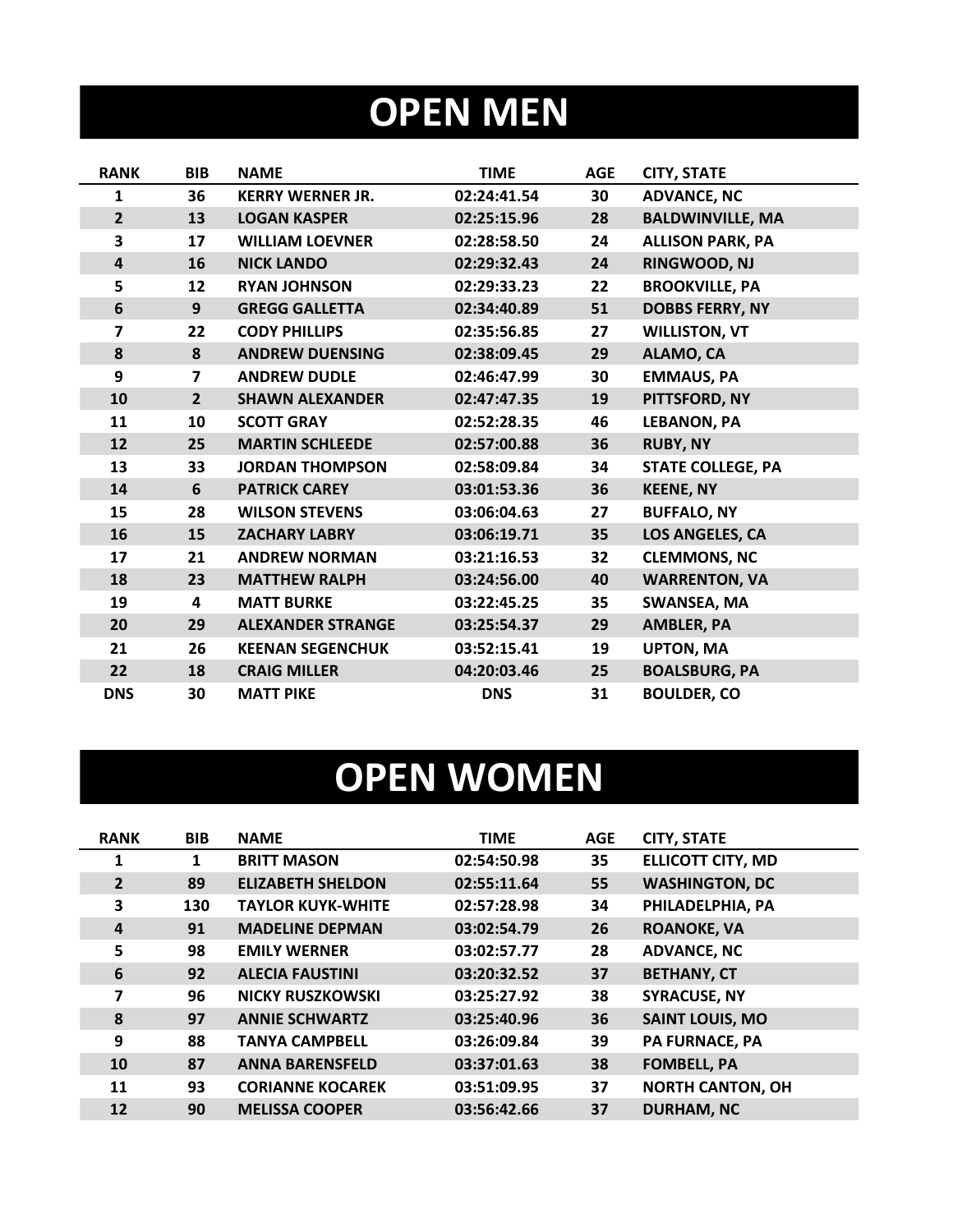### **MEN 40-49**

| <b>RANK</b>    | <b>BIB</b> | <b>NAME</b>             | <b>TIME</b> | <b>AGE</b> | <b>CITY, STATE</b>       |
|----------------|------------|-------------------------|-------------|------------|--------------------------|
| 1              | 34         | <b>CHRIS TRIES</b>      | 02:38:37.37 | 42         | JOHNSON CITY, TN         |
| $\overline{2}$ | 56         | <b>JOSH WHITMORE</b>    | 02:39:58.02 | 45         | <b>FAIRVIEW, NC</b>      |
| 3              | 57         | <b>SEAMUS WOODS</b>     | 02:40:37.49 | 44         | <b>BREWSTER, MA</b>      |
| 4              | 46         | <b>NATHAN GOATES</b>    | 02:52:30.88 | 48         | <b>SHIPPENSBURG, PA</b>  |
| 5              | 43         | <b>IGOR DANKO</b>       | 02:54:33.63 | 41         | <b>WEST MILFORD, NJ</b>  |
| 6              | 48         | <b>CHRIS HOWELL</b>     | 03:00:57.88 | 40         | <b>FREDERICK, MD</b>     |
| 7              | 42         | <b>IAN COLQUHOUN</b>    | 03:01:20.31 | 40         | <b>ANDOVER, NJ</b>       |
| 8              | 47         | <b>AARON HOAG</b>       | 03:01:39.43 | 42         | <b>RALEIGH, NC</b>       |
| 9              | 49         | <b>MATTHEW KESECKER</b> | 03:12:28.86 | 43         | <b>CULPEPER, VA</b>      |
| 10             | 39         | <b>DAVE BREISACHER</b>  | 03:17:54.40 | 40         | PAOLI, PA                |
| 11             | 50         | <b>CHRIS MICELI</b>     | 03:37:29.05 | 48         | <b>ALIQUIPPA, PA</b>     |
| 12             | 52         | <b>CHRIS SAUER</b>      | 03:40:26.75 | 48         | <b>NEW YORK, NY</b>      |
| 13             | 45         | <b>CHARLIE FULLER</b>   | 03:55:40.95 | 43         | <b>STATE COLLEGE, PA</b> |
| 14             | 55         | <b>LEVI THORNTON</b>    | 04:06:58.56 | 43         | <b>TUCSON, AZ</b>        |
| 15             | 54         | <b>JERICO SLAVIN</b>    | 04:31:10.97 | 42         | <b>KING GEORGE, VA</b>   |

#### **MEN 50-59**

| <b>RANK</b>    | <b>BIB</b> | <b>NAME</b>            | <b>TIME</b> | AGE | <b>CITY, STATE</b>      |
|----------------|------------|------------------------|-------------|-----|-------------------------|
| 1              | 58         | <b>ANDY AUGUST</b>     | 02:43:33.34 | 56  | PITTSFORD, NY           |
| $\overline{2}$ | 77         | <b>BRIAN TRDINA</b>    | 02:47:15.57 | 51  | <b>FREDERICK, MD</b>    |
| 3              | 69         | <b>MIKE MONTALBANO</b> | 02:54:15.69 | 51  | <b>HEWITT, NJ</b>       |
| $\overline{4}$ | 80         | <b>PAUL WOJCIAK</b>    | 03:00:20.73 | 56  | <b>POUGHKEEPSIE, NY</b> |
| 5              | 123        | <b>STEVE SEGENCHUK</b> | 03:01:48.91 | 52  | <b>UPTON, MA</b>        |
| 6              | 61         | <b>JIM DOWD</b>        | 03:02:58.02 | 53  | <b>TIVERTON, RI</b>     |
| 7              | 60         | <b>DON DAVIS</b>       | 03:07:37.18 | 54  | <b>VICTOR, NY</b>       |
| 8              | 72         | <b>BOB RADZWICH</b>    | 03:12:22.19 | 51  | <b>PA FURNACE, PA</b>   |
| 9              | 75         | <b>ERIC SAUER</b>      | 03:14:06.00 | 53  | <b>KERNERSVILLE, NC</b> |
| 10             | 66         | <b>COREY HILLIARD</b>  | 03:25:16.73 | 51  | <b>BROOKLYN, NY</b>     |
| 11             | 67         | <b>PAUL HODA</b>       | 03:28:46.28 | 53  | <b>WHITE HAVEN, PA</b>  |
| 12             | 76         | <b>FRITZ SEAGER</b>    | 03:37:31.23 | 52  | <b>VICTOR, NY</b>       |
| 13             | 65         | <b>ARTURO GUILLEN</b>  | 04:06:21.36 | 54  | <b>BERWYN, PA</b>       |
| 14             | 64         | <b>BRIAN GRUCHACZ</b>  | 04:08:46.22 | 50  | OAK RIDGE, NJ           |
| <b>DNS</b>     | 38         | <b>SCOTT BALLAY</b>    | <b>DNS</b>  | 50  | <b>SACRAMENTO, PA</b>   |
| <b>DNS</b>     | 78         | <b>JOSEPH WHITE</b>    | <b>DNS</b>  | 54  | <b>CULPEPER, VA</b>     |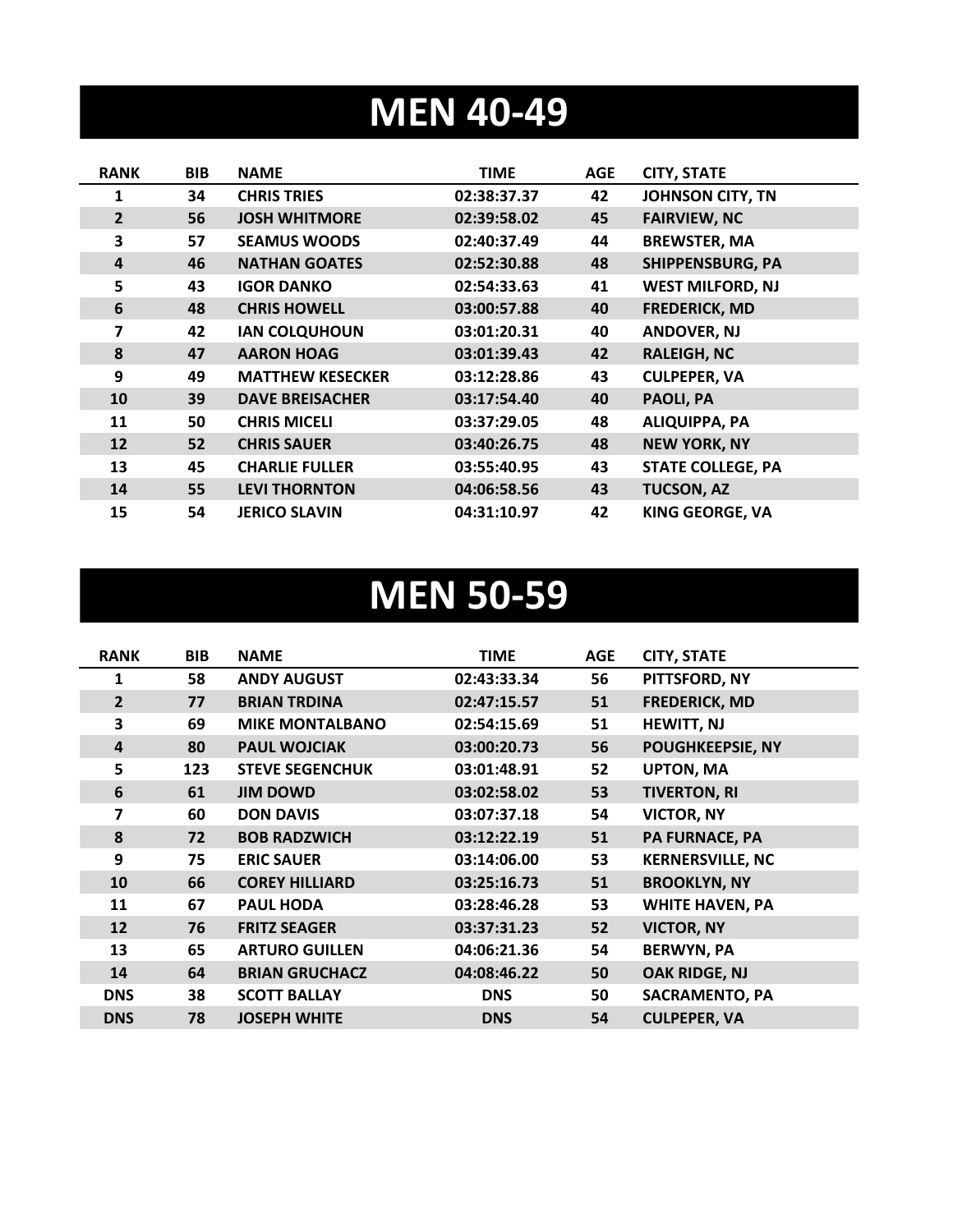### **MEN 60+**

| <b>RANK</b> | BIB | <b>NAME</b>        | <b>TIME</b> | AGE | CITY. STATE            |
|-------------|-----|--------------------|-------------|-----|------------------------|
|             | 81  | <b>DAVID JOLIN</b> | 03:09:59.32 | 62  | <b>BELLVILLE, OH</b>   |
|             | 83  | <b>JIM MILLER</b>  | 03:18:34.48 | 61  | <b>BALTIMORE, MD</b>   |
| <b>DNS</b>  | 86  | <b>DON UPHOUSE</b> | <b>DNS</b>  | 64  | <b>NEW FREEDOM. PA</b> |

### **WOMEN 40+**

| <b>RANK</b>  | <b>BIB</b> | <b>NAME</b>            | <b>TIME</b> | AGE | <b>CITY, STATE</b>       |
|--------------|------------|------------------------|-------------|-----|--------------------------|
|              | 102        | <b>JEN TILLMAN</b>     | 03:24:05.28 | 45  | <b>ELLICOTT CITY, MD</b> |
| $2^{\circ}$  | 99         | <b>BRIANNA BAIR</b>    | 03:31:35.10 | 42  | <b>STATE COLLEGE, PA</b> |
| $\mathbf{3}$ | 101        | <b>KATHLEEN HYLAND</b> | 03:55:43.15 | 43  | <b>RALEIGH, NC</b>       |
| 4            | 100        | <b>NICOLE GUNTON</b>   | 04:09:45.61 | 45  | <b>KENT, WA</b>          |

### **CLYDESDALE**

| <b>RANK</b>    | <b>BIB</b> | <b>NAME</b>                | <b>TIME</b> | <b>AGE</b> | <b>CITY, STATE</b>       |
|----------------|------------|----------------------------|-------------|------------|--------------------------|
| 1              | 109        | <b>ADAM RUSZKOWSKI</b>     | 03:07:26.03 | 37         | <b>SYRACUSE, NY</b>      |
| $\overline{2}$ | <b>110</b> | <b>NICK SHEPHERD</b>       | 03:17:52.92 | 38         | <b>TACOMA, WA</b>        |
| 3              | 107        | <b>TODD HAIG</b>           | 03:44:48.57 | 53         | <b>WESTVILLE, NJ</b>     |
| $\overline{a}$ | 106        | <b>DANIEL FAUSEY</b>       | 04:03:14.36 | 47         | <b>COLUMBUS, OH</b>      |
| 5              | 111        | <b>JOSH VAN CLEEF</b>      | 04:22:50.28 | 40         | <b>DURHAM, NC</b>        |
| 6              | 104        | <b>MICHAEL BLANKENSHIP</b> | 04:44:45.53 | 43         | <b>WINSTON-SALEM</b>     |
| <b>DNS</b>     | 105        | <b>JOHN DURKIN</b>         | <b>DNS</b>  | 53         | <b>BARRINGTON, NJ</b>    |
| <b>DNS</b>     | 108        | <b>THOMAS PEASE</b>        | <b>DNS</b>  | 33         | <b>WINDSOR LOCKS, CT</b> |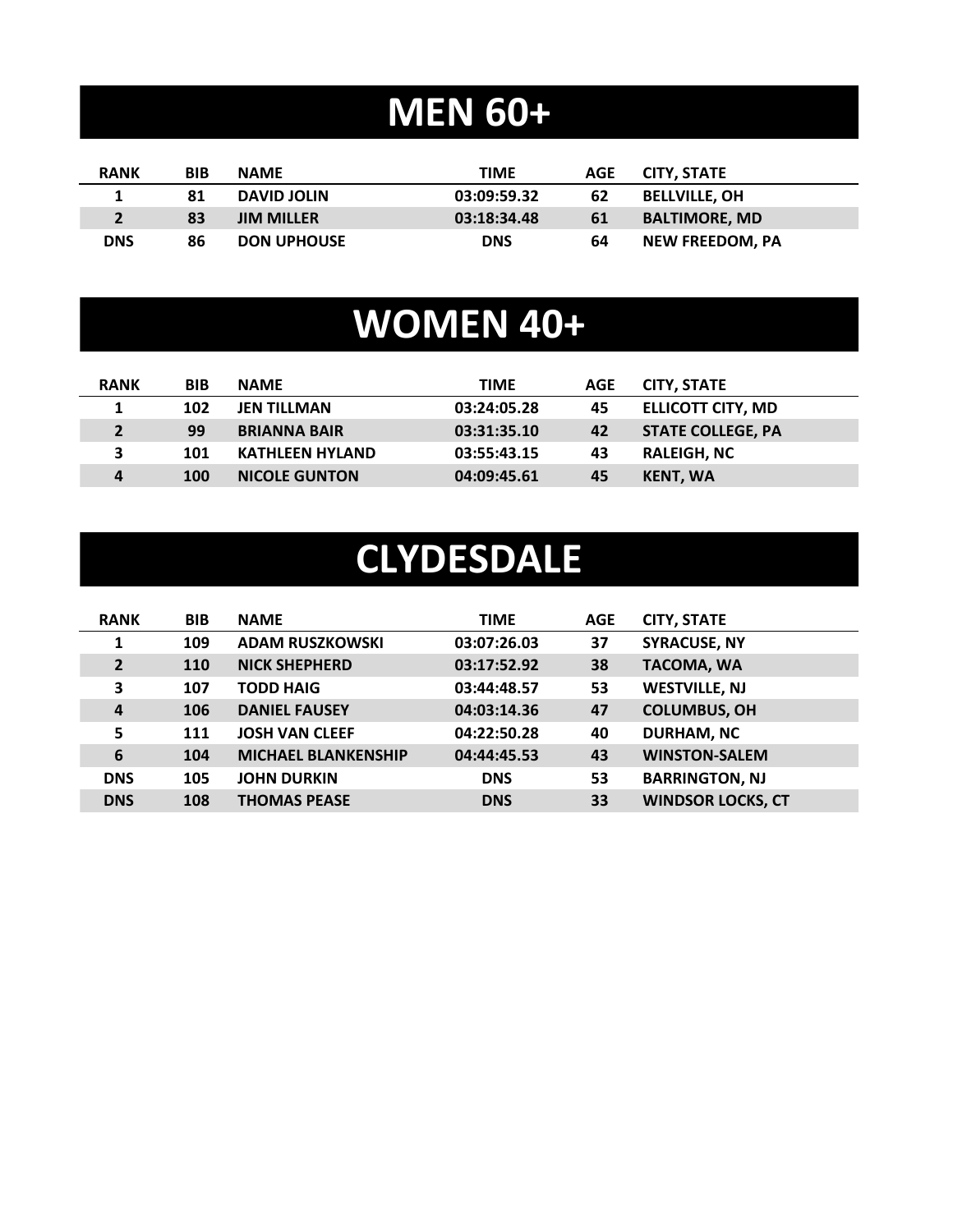### **SINGLE SPEED**

| <b>RANK</b>    | <b>BIB</b> | <b>NAME</b>             | <b>TIME</b> | <b>AGE</b> | <b>CITY, STATE</b>            |
|----------------|------------|-------------------------|-------------|------------|-------------------------------|
| 1              | 126        | <b>GORDON WADSWORTH</b> | 02:30:15.42 | 34         | <b>SHAWSVILLE, VA</b>         |
| $\overline{2}$ | 125        | <b>JOHN VORBERGER</b>   | 02:35:59.57 | 21         | <b>SEWICKLEY, PA</b>          |
| 3              | 119        | <b>THAD PAUNOVICH</b>   | 02:46:11.35 | 27         | <b>AVONMORE, PA</b>           |
| 4              | 120        | <b>PEYTON RANDOLPH</b>  | 02:47:31.56 | 32         | <b>BALTIMORE, OH</b>          |
| 5              | 118        | <b>DAHN PAHRS</b>       | 02:49:59.25 | 46         | PITTSBURGH, PA                |
| 6              | 117        | <b>ELI ORTH</b>         | 02:58:48.22 | 48         | <b>CINCINNATI, OH</b>         |
| 7              | 24         | <b>JOHN SKARUPA</b>     | 02:53:33.10 | 41         | <b>CHATHAM, MA</b>            |
| 8              | 127        | <b>JOE WORBOY</b>       | 02:58:59.79 | 47         | <b>LEWIS CENTER, OH</b>       |
| 9              | 14         | <b>MARK KRANSZ</b>      | 03:00:20.15 | 26         | <b>MARQUETTE, MI</b>          |
| 10             | 116        | <b>ANDREW ORISCHAK</b>  | 03:01:20.55 | 32         | <b>HUNKER, PA</b>             |
| 11             | 122        | <b>KEITH RENFROE</b>    | 03:02:22.85 | 45         | <b>ATLANTIC HIGHLANDS, NJ</b> |
| 12             | 115        | <b>KENNY KOCAREK</b>    | 03:05:39.24 | 40         | <b>CANTON, OH</b>             |
| 13             | 113        | <b>RICH DILLEN</b>      | 03:08:39.79 | 52         | <b>CHARLOTTE, NC</b>          |
| 14             | 121        | <b>SCOTT RATH</b>       | 03:12:25.51 | 48         | <b>MILLER PLACE, NY</b>       |
| <b>DNS</b>     | 112        | <b>SCOTT BERKLEY</b>    | <b>DNS</b>  | 27         | <b>HOLDERNESS, NH</b>         |

#### **DUO MEN**

| <b>RANK</b>    | <b>BIB</b> | <b>NAME</b>              | <b>TIME</b> | <b>AGE</b> | <b>CITY, STATE</b>       |
|----------------|------------|--------------------------|-------------|------------|--------------------------|
| 1              | 211        | <b>JASON URCKFITZ</b>    | 02:47:29.21 | 52         | <b>MENDON, NY</b>        |
| 1              | 210        | <b>ERIK GRIMM</b>        | 02:47:29.77 | 56         | PITTSFORD, NY            |
| $\overline{2}$ | 213        | <b>NICK ERHARD</b>       | 02:47:52.52 | 39         | <b>MCDONALD, TN</b>      |
| $\overline{2}$ | 212        | <b>MATTHEW HIGGINS</b>   | 02:47:56.79 | 38         | <b>OOLTEWAH, TN</b>      |
| 3              | 214        | <b>JAMES SCHARF JR</b>   | 03:20:10.20 | 47         | <b>COVINGTON, KY</b>     |
| 3              | 215        | <b>EDWARD WIMMER</b>     | 03:20:10.23 | 44         | <b>LAKESIDE PARK, KY</b> |
| $\blacksquare$ | 208        | <b>JAMIE BABCOCK</b>     | 02:41:29.09 | 32         | <b>AIKEN, SC</b>         |
| <b>DNS</b>     | 209        | <b>ANDREW BLACKSTOCK</b> | <b>DNS</b>  | 27         | <b>GREENVILLE, SC</b>    |

### **DUO CO-ED**

| <b>RANK</b>    | <b>BIB</b> | <b>NAME</b>           | <b>TIME</b> | <b>AGE</b> | <b>CITY, STATE</b>     |
|----------------|------------|-----------------------|-------------|------------|------------------------|
| 1              | 205        | <b>BEN TALBOT</b>     | 03:16:06.44 | 44         | <b>GAINESVILLE, FL</b> |
| 1              | 216        | <b>AMY TALBOT</b>     | 03:16:07.24 | 38         | <b>GAINESVILLE, FL</b> |
| $\overline{2}$ | 200        | <b>T.J. ELLEDGE</b>   | 03:23:28.92 | 39         | <b>GREENSBORO, NC</b>  |
| $\overline{2}$ | 201        | <b>LAUREN ELLEDGE</b> | 03:23:28.92 | 34         | <b>GREENSBORO, NC</b>  |
| 3              | 202        | <b>KEVIN HAMES</b>    | 03:53:53.93 | 38         | <b>INMAN, SC</b>       |
| 3              | 203        | <b>KRISTY HAMES</b>   | 03:53:53.96 | 35         | <b>INMAN, SC</b>       |